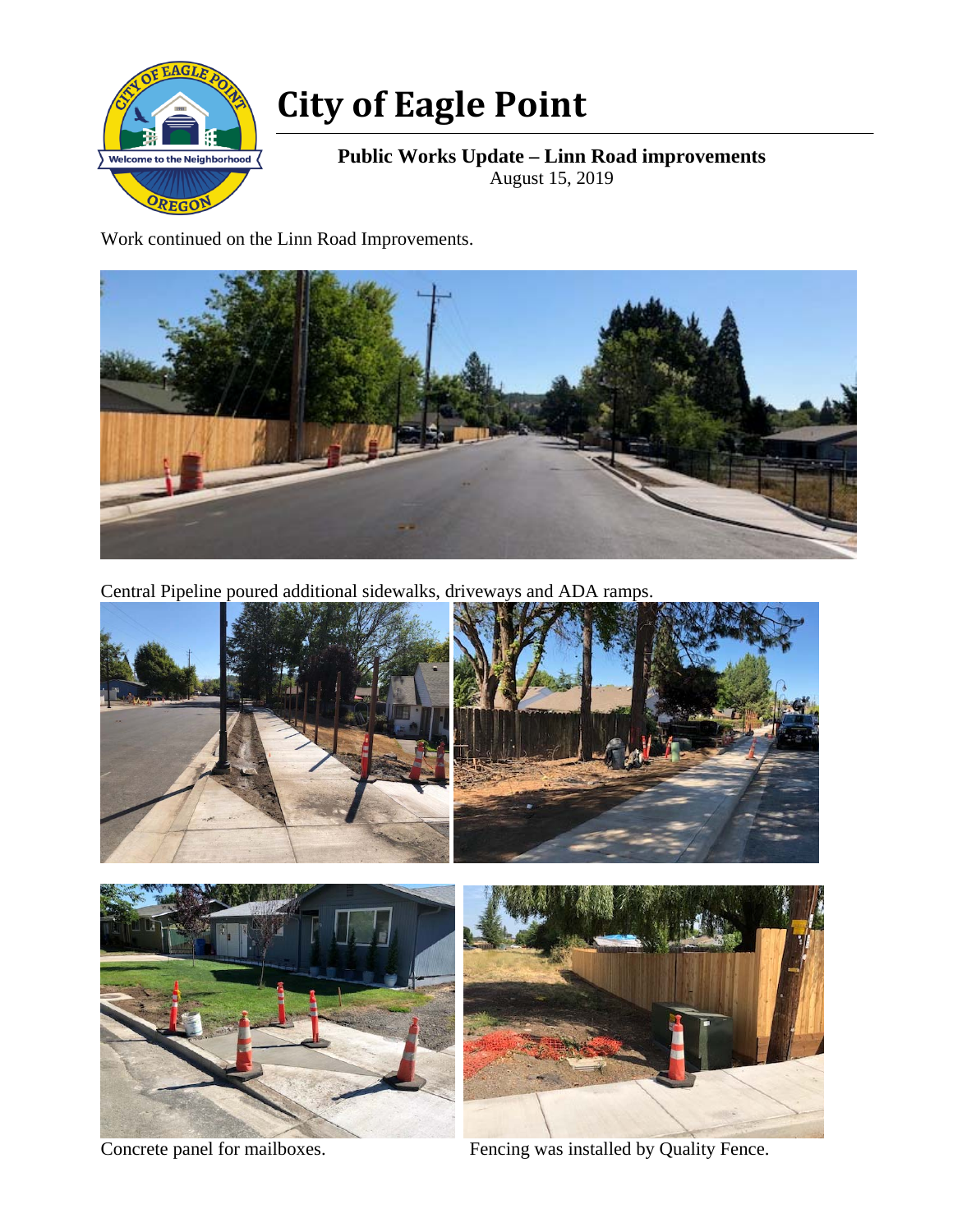Linn Road Update August 15, 2019 Page 2



Driveways were paved.





Drainage tie ins were completed. Cracked concrete panels were replaced.



Work on side streets for new driveways and property owner modifications continued.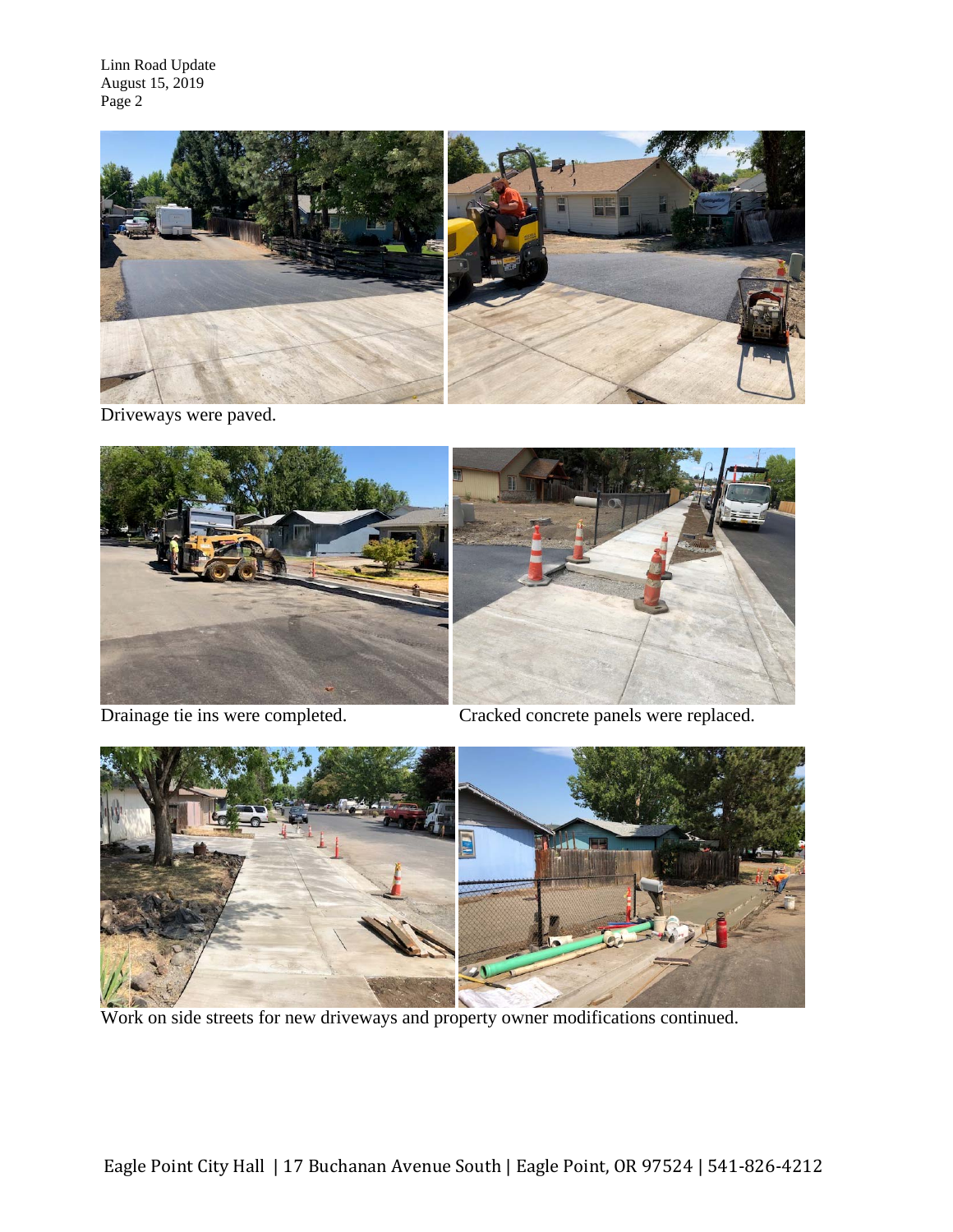Linn Road Update August 15, 2019 Page 2



The culvert over the Buchanan channel was completed, and the bypass removed.



The last water quality structure was installed.